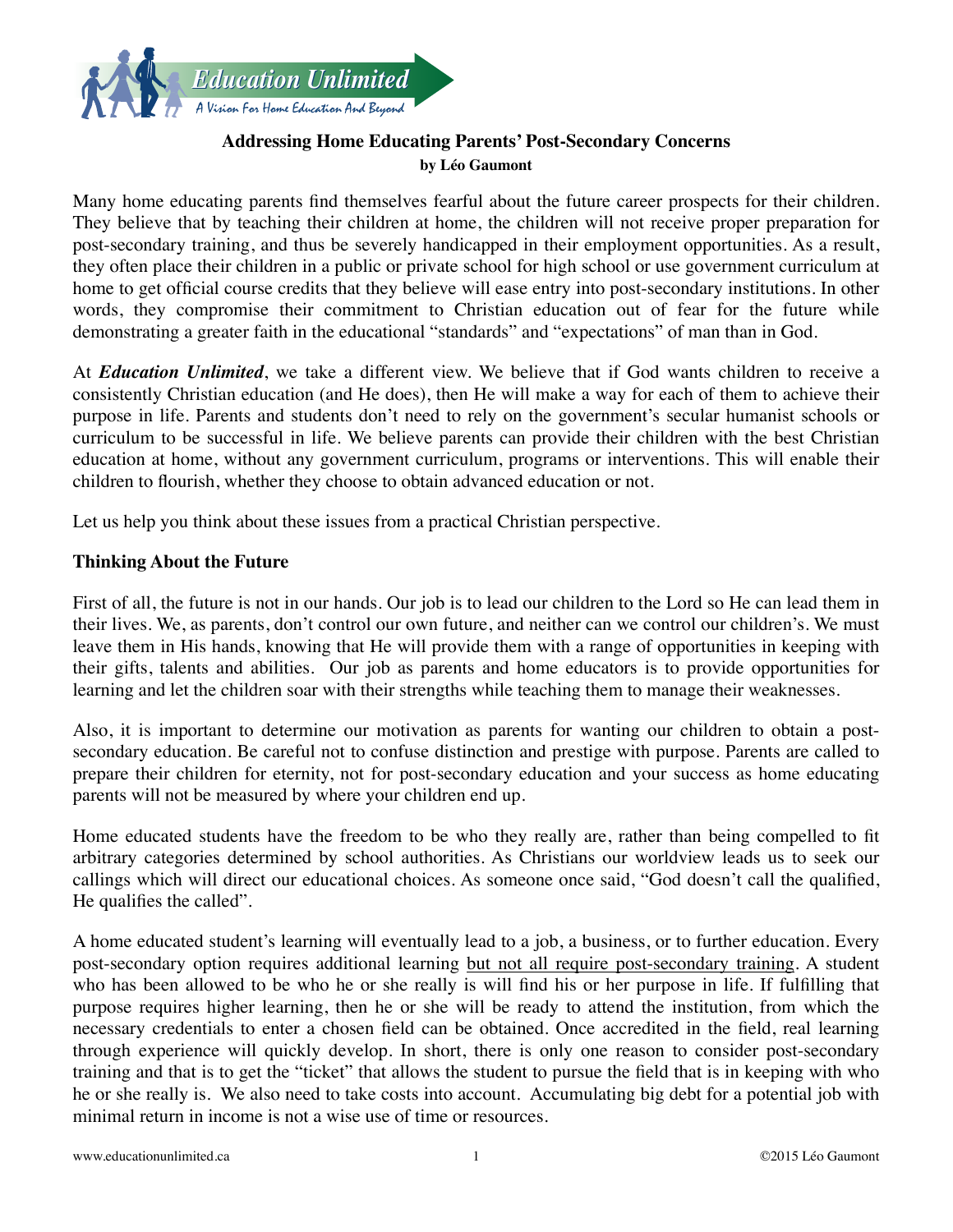### **Post-Secondary Admissions**

Most post-secondary institutions are not against home education, but they are often ignorant of it or simply don't understand it. Most have or are willing to adapt policies to accommodate unaccredited home educated students. Although high school diplomas may be cited as necessary, in reality they are not required. Know that post-secondary institutions are not interested in keeping students out but in finding students who are most likely to succeed in the program. They are, in essence, businesses, benefitting more from successful than from failing students. That is why they are particular about who gets in.

Schooling tries to fit the student to the program, and the student receives government issued credits, a transcript and perhaps, a diploma. These outcomes all involve arbitrary and artificial educational "standards" that cannot be truly assessed, yet form a basis upon which most post-secondary institutions measure prospective students. Unlike schooling, home education fits the program to the student, so he or she does not receive government issued credits, transcripts, or diplomas. Therefore, post-secondary institutions need to use alternate tools for assessing unaccredited home educated students while students need to provide alternate forms of documentation and proof of proficiency. Regardless of where a student has obtained his or her secondary level training, it is important to know that all prerequisite requirements for any program must be met and are not negotiable!

When considering which post-secondary institution to choose, it's good to take into account their size. The bigger the institution the less accommodating of differences it usually is. As well, private institutions are usually more amenable than public ones. Since smaller, private post-secondary institutions are usually friendlier to home educated students than larger, public ones, one admission option is to start at a smaller institution and later transfer into a larger institution.

Post-secondary institutions already admit students who don't follow the provincially-accredited route. What post-secondary institutions do with international students, interprovincial students, and adult students can also be applied to unaccredited home educated students. There are a variety of approaches being used to evaluate "alternate" students which may include one or more of the following features.

Before discussing those features, one thing needs to be made very clear. It is important to be aware that earning government credits for whatever reason or by any means, may actually hurt a student's chances of getting into post-secondary institutions. Obtaining a few credits, without fulfilling all of the requirements to complete a high school diploma, will lead to an incomplete transcript. Some institutions may interpret that as indicating the student is a "failure" or "dropout." Beware that school boards and home education providers who (often self-servingly) provide credits may not make you aware of the dangers of partially completed transcripts.

### **Portfolios**

At times in the recent past, student portfolios were seen as helpful aids to post-secondary admissions. This is not so much the case anymore. A portfolio is essentially an expanded résumé in a binder that includes a personal profile, a record of academic achievements, and a diary of personal experiences and accomplishments. A portfolio is intended to serve as an alternative to a provincially-accredited diploma and transcript. Every portfolio is unique because every student is unique.

Creating a portfolio is a lot of work. A summary of the student's program and achievements in each subject area is needed, followed by a more detailed description for those who want more information. It should be straightforward and concise as well as user-friendly, no more than what can be included in a half-inch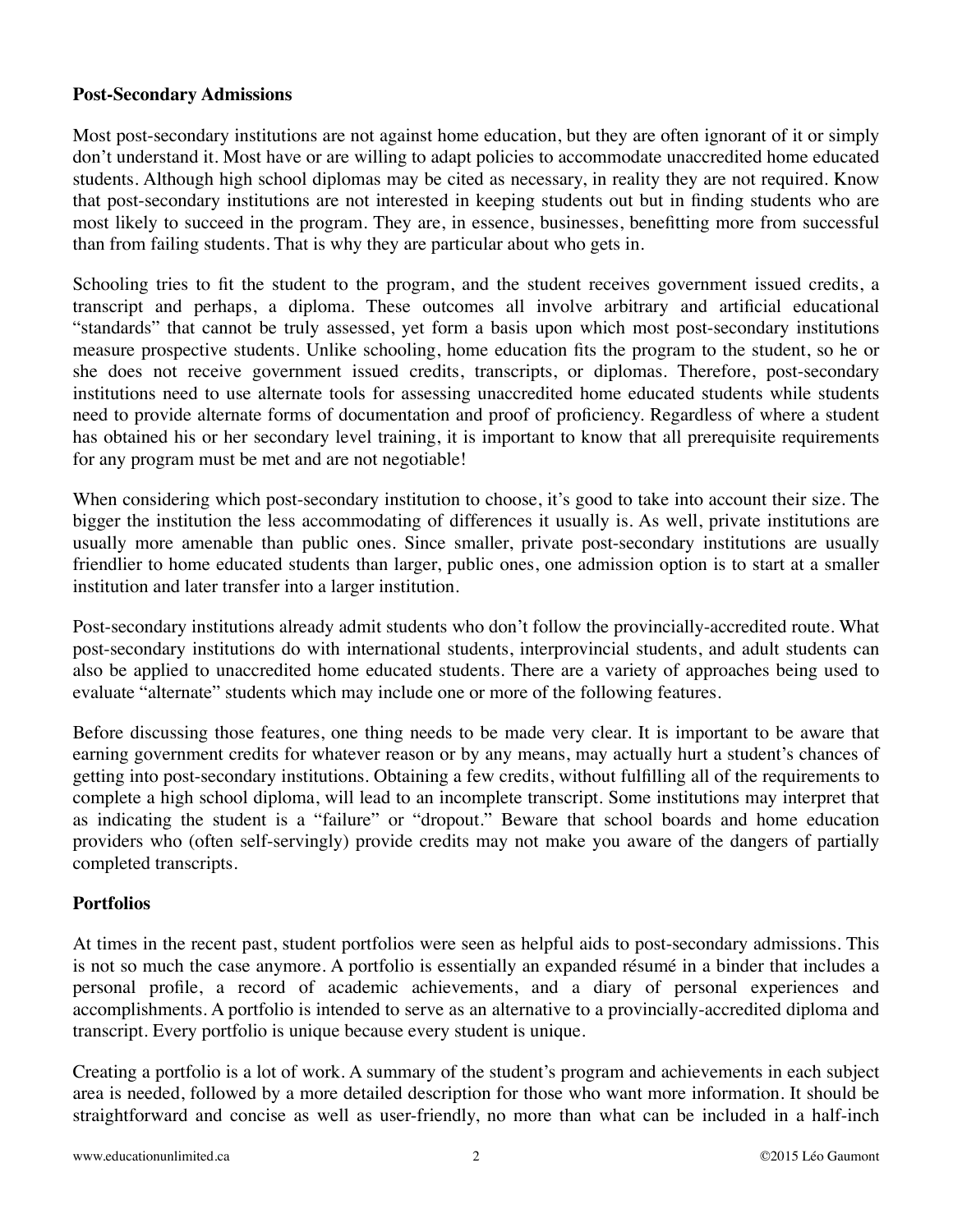binder, as most admissions officers will be intimidated by anything larger. If more information is available than what can fit that binder, indicate that it can be made available upon request.

Portfolios cannot be used everywhere, but they can sometimes be beneficial where post-secondary institutions will accept them in lieu of transcripts. However, as mentioned, this is less the case now than before. They are more likely to be accepted at smaller, private than larger, public institutions and for art and music students where portfolios may be the only way to appropriately demonstrate the students' skills, level of achievement and accomplishments. Because of the work involved, before engaging in creating a personal portfolio, students should check to see if their preferred post-secondary institution is even interested in considering one as part of the admissions process.

One potential side benefit of a portfolio is the encouragement that both the student and parents get through its creation. Recording the work that has been accomplished builds confidence in the student's abilities and usually addresses the parent's concerns about not having done enough!

# **Proving Proficiency and Testing**

Everyone agrees that all students who attend post-secondary institutions must be proficient to succeed. Sometimes the only way to determine proficiency for unaccredited students is by testing. Some institutions have their own tests for determining whether home educated students have the English skills, math skills or other skills necessary for admittance. Others may rely on standardized tests that are generally recognized by the academic community.

The most familiar standard test is the SAT (Scholastic Assessment Test). In the United States, the College Board administers the SAT, a skills-based rather than a curriculum-based test, so that colleges and universities can compare students from different parts of the country with different educational programs. While virtually all American colleges and universities use them, Canadian institutions may not accept SAT results, so before a student writes the SAT, he or she should ascertain whether or not it would be accepted by his or her desired institution. It can generally be stated, though, that students who are not successful with the SAT will usually not be successful at the post-secondary level. On the other hand, students who do well on the SAT have one more useful item to present when seeking admission into post-secondary institutions and may even find themselves eligible for financial aid.

Another assessment option used by some institutions is generally known as Prior Learning Assessment and Recognition (PLAR), which may be available for adult learners. PLAR can be used to evaluate skills and knowledge that have been learned outside of the institution, such as what has been gained from several years' experience in a given field. Generally speaking, institutions that have the PLAR option available will allow a student to write the final exam for a course without actually taking it, and if successful, the student receives full credit for that course. If an institution does not have a PLAR option, a prospective student could still request permission to write the institution's introductory English or math course final exams to prove proficiency in prerequisite courses required for admission. Fees are usually charged for writing an exam but they are usually less than the full course tuition.

It should go without saying that any student who feels threatened by testing is actually not ready for the post-secondary world.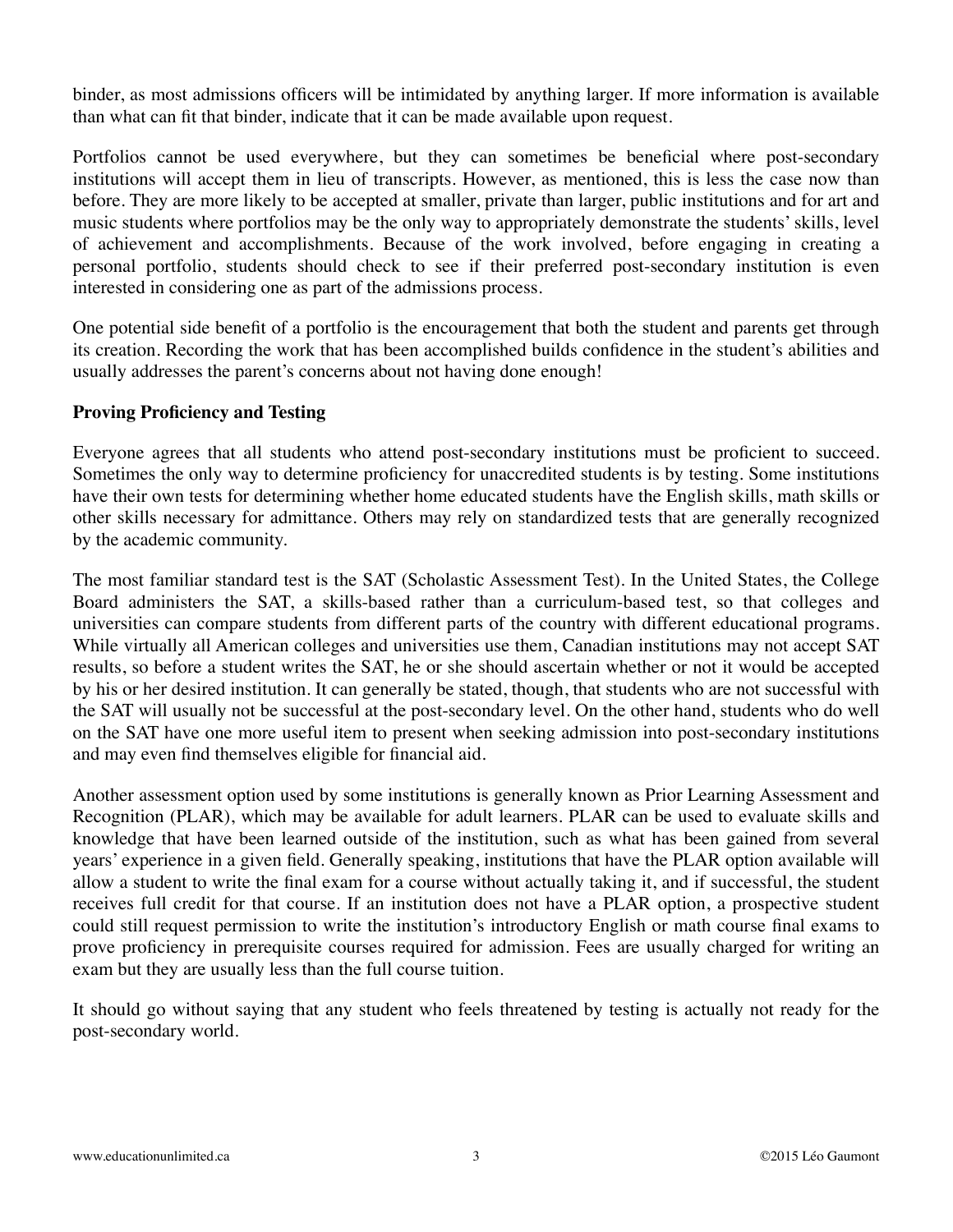#### **Taking Courses as a Means to Post-Secondary Admissions**

Taking night courses, extension courses or online courses from the institution you wish to attend is a good way to show your abilities without having to register as a full-time student. Online courses can be taken from any institution and they often have open admissions, meaning that anyone can take them if prerequisites are met. Because they do not occupy a physical room, there are usually no limitations on how many students can take an online course, and the course can usually be adapted to fit within a student's schedule. Taking courses of this sort, and then transferring them into another institution, is becoming a simple and proven method for the admittance of home educated students into post-secondary institutions and may also help students to qualify for advanced standing in their program of choice.

It is advised that the student contact the desired institution to ensure that the online courses he or she intends to take will meet the prerequisites and to find out whether or not they can be applied as credit towards the program the student wants to enter.

#### **Application For Admission**

One of the most common misconceptions of home educated students, and often of the home educating parents, is that they are not as well prepared as their "schooled" counterparts. It cannot be overstated that nothing could be further from the truth! Home educated students have been studied in a myriad of ways in a multitude of environments and the results have always been the same. No matter where these students have ended up, whether they have gone to college or not, regardless of what career option was chosen, home educated students come out equal or better than the publicly schooled versions. Dr. Michael Wagner [\(see www.educationunlimited.ca/includes/documents/loaddocument/16-Home-Educated-Students-in-Post-](http://www.educationunlimited.ca/includes/documents/loaddocument/16-Home-Educated-Students-in-Post-Secondary-Institutions.pdf)Secondary-Institutions.pdf) has summarized a collection of such studies to encourage the home education community with the knowledge that home educated students are not ruined but fully equipped to succeed in real positions, in a real world and in a real way. As previously mentioned, God makes no mistakes in creating the children and He makes no mistakes when caring for them. If we lack that kind of faith in Him, we seriously need to question why we are home educating in the first place.

When it comes time to apply for post-secondary admission, the student needs to be the one directing his or her destiny and taking the initiative. In the end, home educated students normally have to help the admissions personnel understand them. Responses that the student receives can depend on who in the admissions department he or she deals with. If the student encounters opposition when applying, it may be necessary to approach a more senior admissions officer or someone more directly connected to the desired program who may be more sympathetic to home education.

Remember that the job of the registrar is very difficult. He needs to find the best students possible to fill the classes, while the home educated student's job is to prove that he or she is one of the best candidates for the limited available positions, even if unaccredited. A student who demonstrates initiative, considerately suggests possible alternatives to unreasonable requests, and politely expresses his ambition to enter the institution, will have a better chance of acceptance by demonstrating a level of maturity not often seen in publicly educated students. Students should always make application and deal directly with the institution individually as the inclusion of parents is deemed to indicate immaturity on the part of the student.